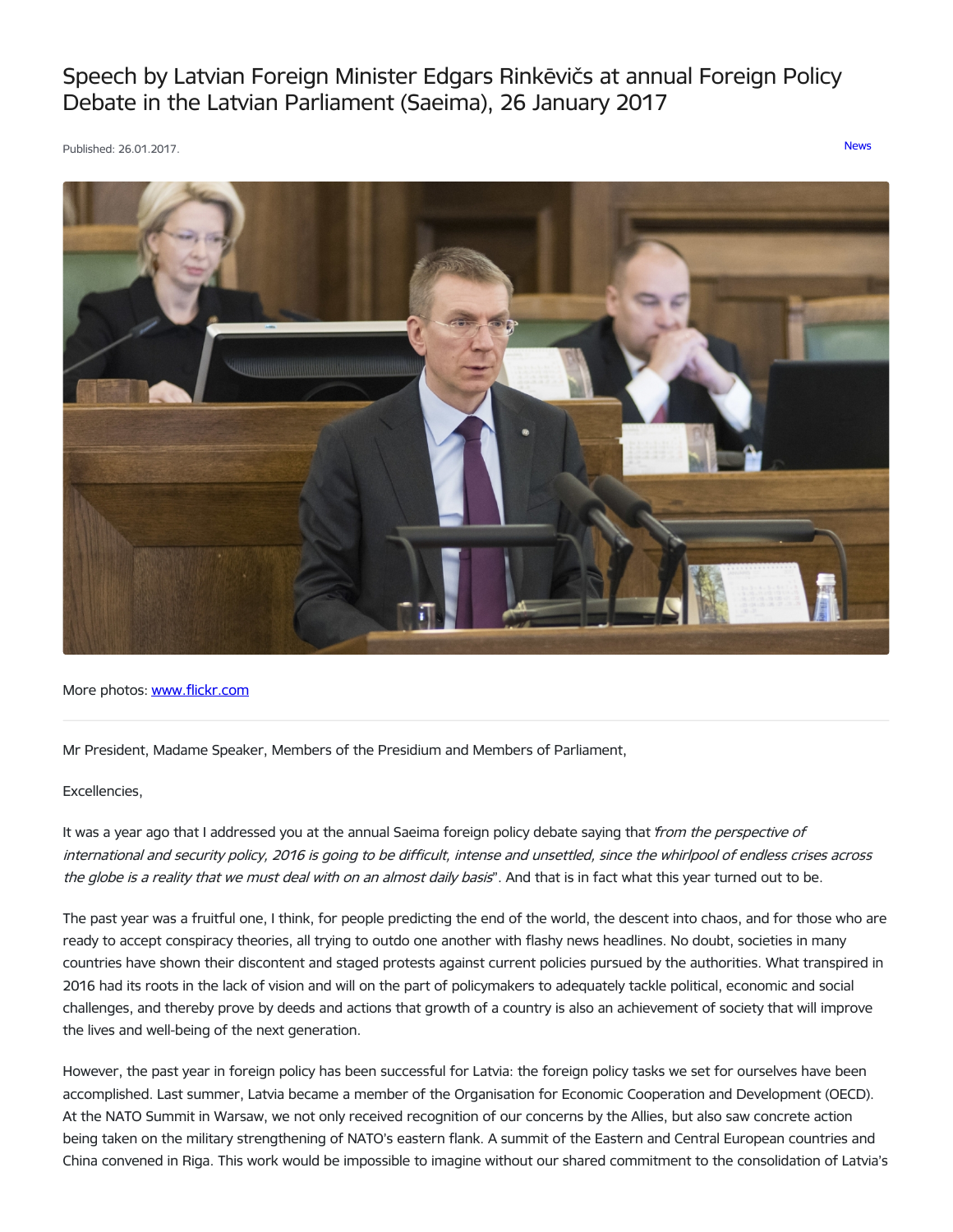economic and security space. I would like to thank the President of Latvia, Prime Minister, the Saeima, the Cabinet of Ministers, all the ministries, national institutions and local authorities, non-governmental organisations, social partners, and especially the Latvian Foreign Service staff, who helped in achieving Latvia's foreign policy aims. Many thanks to you all for your contributions!

## Dear Members of Parliament!

We should not expect the world to end in 2017! And a military offensive against Latvia is also not in the cards. Each and every one of us must understand that it depends on us and only on us in what kind of country, and in what kind of environment – secure or insecure – we shall continue to live.

In a globalised world, it is beyond the power of any single country to stand up to challenges all by itself – be they related to safeguarding peace and security, or the fight against terrorism, or migration flows, or climate change. It is only by working closely together that we can achieve results.

We often hear that Latvia should keep a low profile – like a little rabbit hiding under a fir tree, while a big bad wolf prowls nearby. We acted like this once in the past, and lost our independence for a while. We must not stand to the side and just watch what is happening around us! Latvia's foreign policy must become more visible and Latvia's voice – more vocal and audible in the global arena – day by day, and every step of the way. Latvia must not be weak in either its internal policy or its foreign policy.

Although Latvia has many friends and allies, who will come to our assistance in times of need, first of all, it is we who must take care of the growth, development and security of our country. Latvia's international reputation, competitiveness, prosperity, as well as its political culture and maturity are in our own hands.

Nobody in Brussels nor in any other capital city is to blame if we are unable or do not want to take decisions in favour of the further development of our country.

Indeed, this year is going to be a rigorous time of trial – in Europe and across the globe. This year in the international policy is going to be full of sharp twists and turns – which remind some of us of a rollercoaster ride, and others – of a bobsleigh track. I am sure that Latvia, being a powerhouse in skeleton and bobsleigh, will also be able to overcome these challenges.

Elections are coming up in the Netherlands, France and Germany. The United Kingdom is launching negotiations on leaving the European Union. The crisis in Syria, as well as the conflict in the east of Ukraine shows no signs of abating. Regrettably, we'll have to confront the mindset and actions of some countries denying the right of nations to decide their own destiny.

We witness international tensions in many regions across the world, and the huge numbers of refugees in the European Union and at EU borders have not decreased over the past year. The threat of terrorism has grown dramatically. World peace is threatened by state-of-the-art weapons in the hands of irresponsible or weak governments.

Foreign policy issues are becoming a means and a pretext to address domestic problems and exacerbate internal political rhetoric.

In 2016, more acutely than ever, we were exposed to targeted and controlled online campaigns of slander and disinformation. The non-stop flow of information via various media sources is becoming increasingly fragmented and superficial. The number of half-truths, deliberate disinformation and blatant lies propagated by the global and local social networks and media are on the rise.

This phenomenon has become a tool in internal and external policy. The governments are just starting to muster for action to counter this phenomenon; however, the involvement of civil society is also crucial.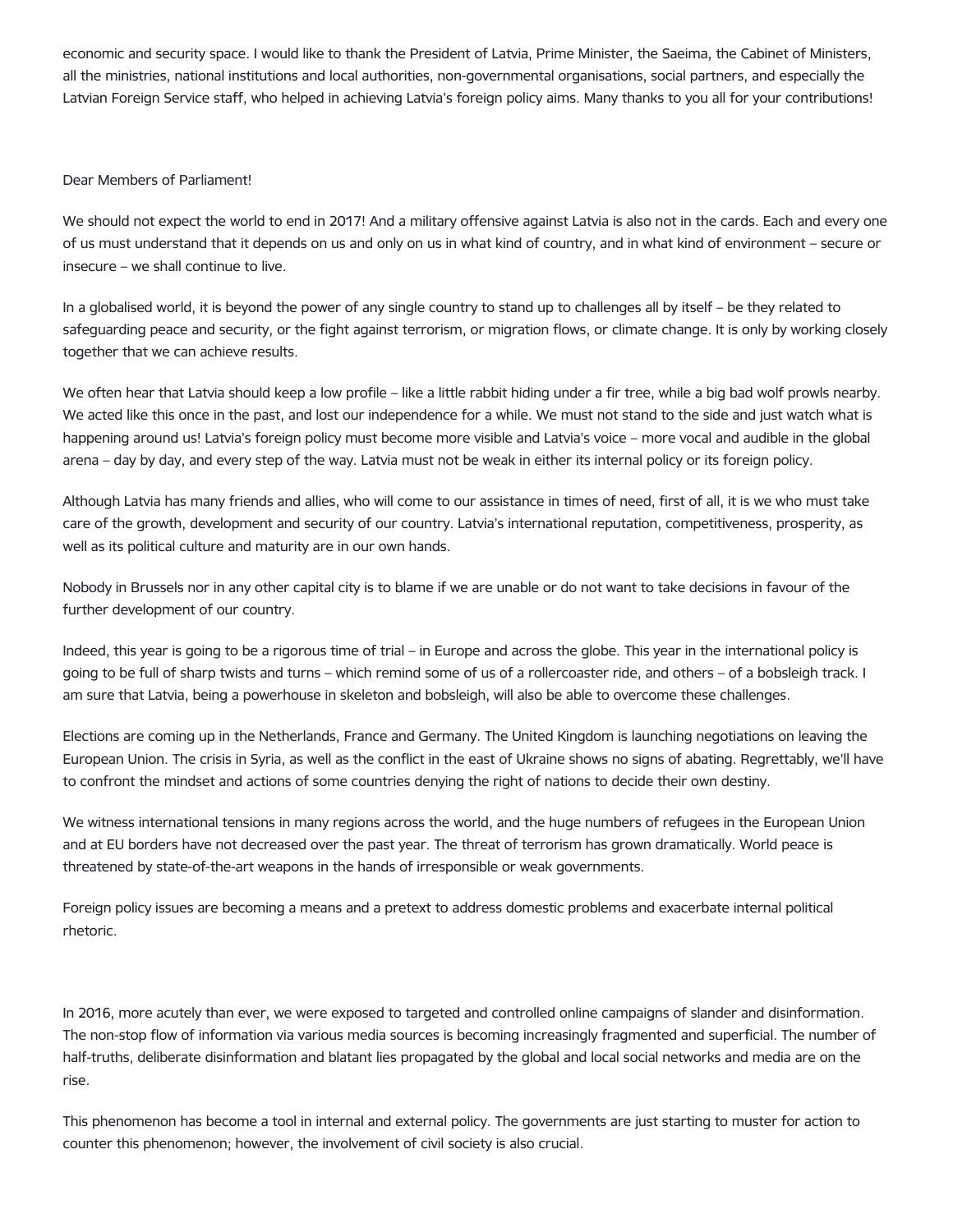With this in mind today, I wish to thank both the NATO Strategic Communications Centre of Excellence and the East StratCom Task Force of the European External Action Service for their active work.

Special thanks go to Internet blogger Jānis Polis and other enthusiasts. On their own initiative, they have explored the devastating power of propaganda in Latvia's social media. An effective remedy in the fight against disinformation is an educated society with well-developed skills of analysis and critical thinking.

## Ladies and Gentlemen!

Latvia's foreign policy is a policy of cooperation. This underpins Latvia's foreign policy priorities and tasks for the Foreign Service in 2017:

firstly, Latvia will continue strengthening its internal and external security. The strength of our country depends on each one of us;

secondly, our country, in a pragmatic and constructive manner, will bring its contribution to the strengthening of a united and secure European Union. This will be done on the basis of Baltic-Nordic cooperation, which is a strategically important source of economic well-being and security for Latvia;

thirdly, we shall support Latvian companies to help them explore new markets for export and to facilitate the attraction of foreign investments;

fourthly, we shall support and maintain close links with our diaspora.

Too often we have taken many things for granted – including NATO and the European Union. Now it is clear that both organisations have entered a new cycle of development.

I would like to emphasise yet again Latvia's reliability as a country and partner to its friends and allies. Being a member of NATO, Latvia has also made a pledge to protect the Alliance's common values – freedom and democracy.

I am convinced that NATO is not a relic of the past but a modern and strong defence organisation, capable of responding appropriately to any and all challenges.

Latvia is acutely aware that the strengthening of a country and collective defence means making contributions and, next year, Latvia will have reached two per cent of its GDP in its defence spending.

This year, the first Allied units from Canada, Spain, Poland, Slovenia, Italy, and Albania are expected to arrive in Latvia. I would like to extend my gratitude and appreciation to the Canadian government for taking on the role of a Framework Nation for a multinational battle group in Latvia. In hosting Allies, Latvia will be doing all to ensure the necessary conditions for them.

Next, I would like to extend our thanks to the Dutch, Polish, the United States, German, Spanish and Belgian contingents for carrying out the NATO Air Policing mission in the airspace over the Baltic States this year. And I also thank Slovakia for sending its troops to participate in exercises.

The United States' decision to enhance its forward presence in the Baltic Sea region, in Poland in particular, serves the interests of Latvia, Europe and trans-Atlantic security.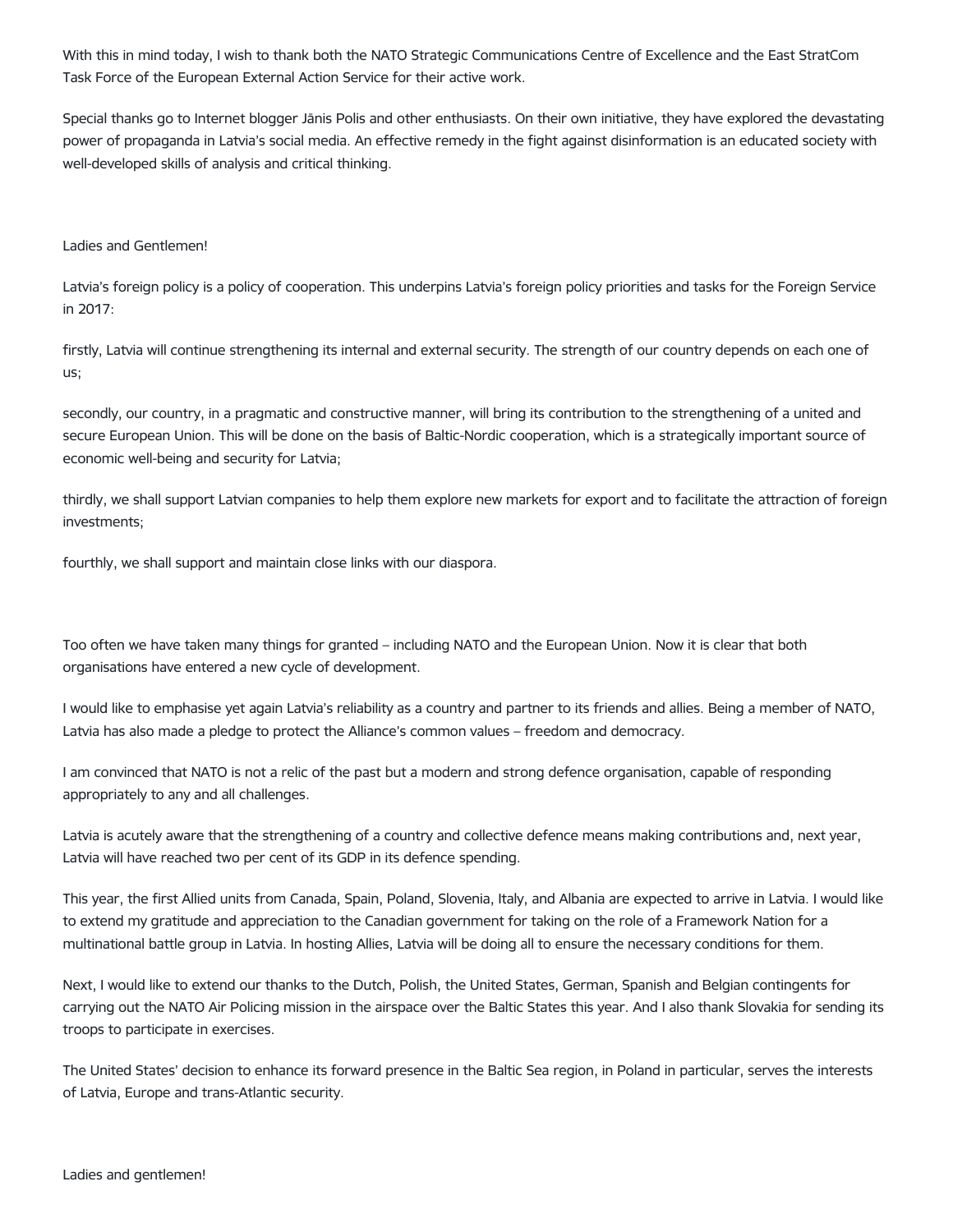Over the past century, the destinies of Europe and the US have been closely intertwined. During the periods when we were pooling efforts to reinforce and protect the space of our shared values, this was to the benefit of stability and peace on our continent. For the moments when we turned our backs on one another, each side had a high price to pay. Therefore, our and the US interests lie in a strong alliance and close cooperation between the United States of America and Europe. Also in the future, our cooperation should be based on shared values, the protection of the principles of international law and order, and close relations between the Allies. The world must not return to policies which provide a basis for "spheres of influence" and the use of brute force. We are ready to work actively with the new U.S. Administration and the U.S. Congress so that NATO is more effective, to engage jointly in the combat of terrorism, and to cooperate on the required strategy and resources.

## Excellencies! Ladies and Gentlemen!

In March this year, we are going to celebrate the 60<sup>th</sup> anniversary of the Treaty establishing the European Economic Community, the "Treaty of Rome".

This is not the first time that the European Union has had to face difficulties. Almost a decade ago, we experienced a deep economic downturn, and the present-day political upheavals have followed in its wake. Until now through negotiations and compromises, the European Union has always found ways to solve its problems. I believe that EU leaders should send a clear message to their citizens concerning security and welfare as its main priorities. Let's not bow our heads and shed tears for Europe and its future, let's fight for it!

Do not dream of a federal Europe, but reinforce what has been achieved over these years! I am convinced that shared interests of Latvia and the entire European Union lie in a strong and solid union of nation-states.

Latvia strongly advocates the need for seeking a common platform for further work and calls for avoiding a situation where Member States are divided into groups except in formats that are consistent with EU principles. This concerns to an equal extent the EU's capabilities of crisis prevention and our preparedness for countering hybrid threats.

Efforts must be stepped up to prevent the radicalisation of societies and protect human rights. To this end, the European Union's capacity for external action should be increased. The EU Global Strategy adopted in June 2016 will have a key role in Europe's external and security policy.

# Ladies and gentlemen!

This year, the United Kingdom will launch negotiations on leaving the European Union. This is like the part of the story of Winnie the Pooh when Christopher Robin was going away "Nobody knew why Christopher Robin was going; nobody knew where he was going; [..] but somehow or other everybody in the Forest felt that it was happening at last."

Last week, British Prime Minister Theresa May outlined the UK's position and basic principles concerning the conditions for withdrawal. Latvia respects this position; nevertheless, it is clear that negotiations on the model of future economic relations are going to be tough. Our interests lie in building close relations between the European Union and the United Kingdom in the future on the basis of the rights and duties of both parties. We are deeply concerned about the fate of Latvian nationals in the UK and the fate of further cooperation in areas like the economy, foreign affairs, security and defence. Latvia highly values the UK's current contribution to strengthening of security in our region.

Cooperation and development of Nordic countries and Baltic States is vital for Latvia both in terms of security and in the broader context of the European Union. We are already witnessing practical cooperation in the energy, transport, and defence. We will continue close coordination on issues of importance to the European Union.

I am happy that a political dialogue with the Benelux and Visegrád states has gained strength in recent years.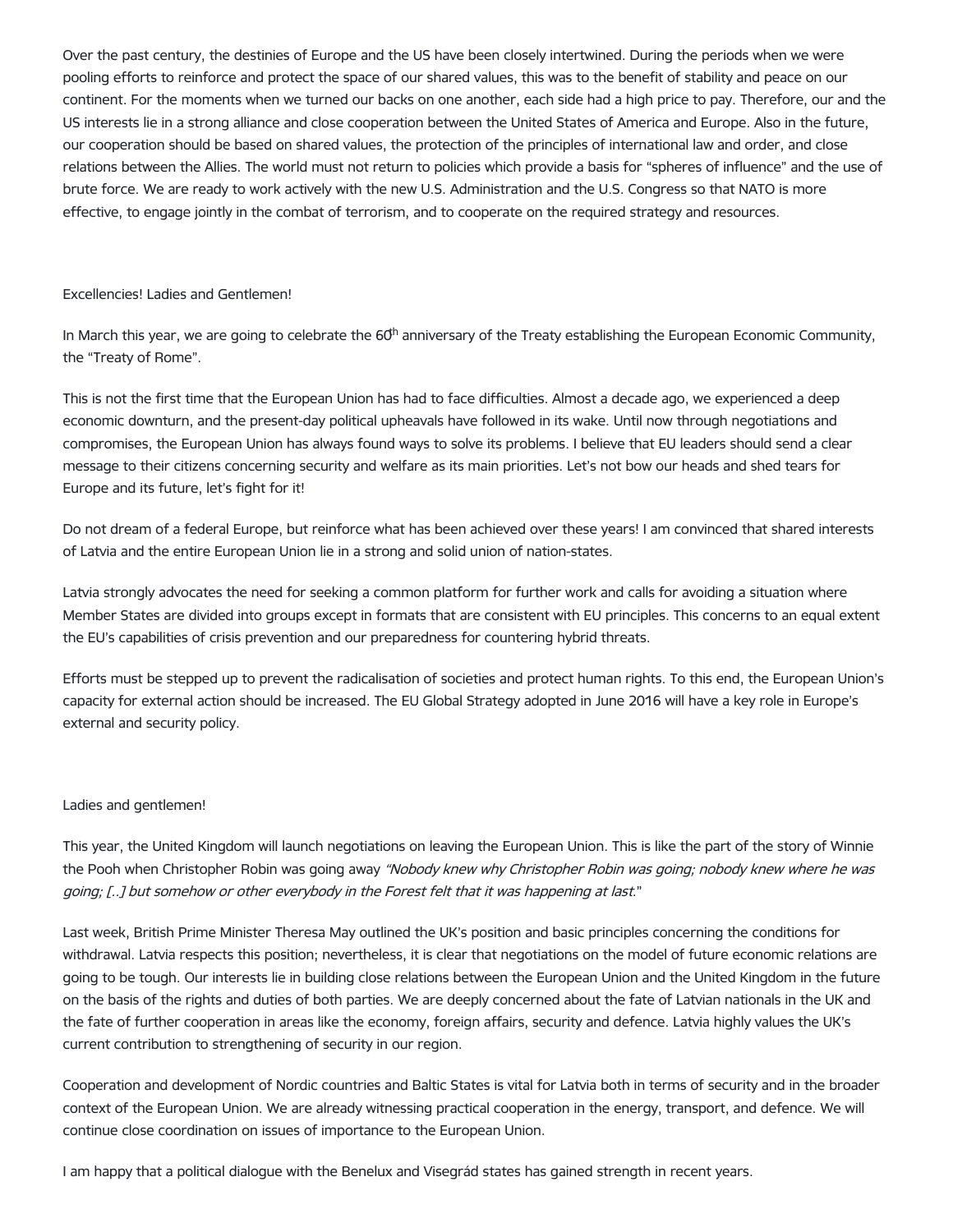Our strategic partner and ally in Europe is Germany, since we are connected not only by historical links but also by a close economic and political dialogue, shared interests and common perspectives of a number of current issues in the European and regional context.

Poland is our ally in security affairs and many European foreign policy issues; we have established good cooperation in protecting our common security interests. We shall also keep on this track this year!

## Esteemed members of Parliament!

Practical support for Latvia's businesses will remain in the focus of the Foreign Service in 2017, especially the sectors of transport and logistics, the food industry, information and communication technologies, tourism and the export of higher education.

It is important that Latvian businesses aspiring to successfully compete with the countries in our region are able to offer quality products or services, of which we are proud; however, we must be aware that we are competing with our neighbours and therefore, a sustained effort should be made to exploit our comparative advantages. This is of special importance in the transport and logistics sectors. I wish to emphasise that the opening and developing of markets should be based on the identification of specific needs and interests of the business community.

It will be not be possible to boost the growth of Latvia's economies only through efforts of the Foreign Service and experienced diplomats. Diplomats are representing our country beyond its borders. Nevertheless, its business and investment environment is shaped by decisions taken or not taken here, by reforms in this country, both by those that have been implemented and those which stopped half-way.

Latvia's competitiveness is a "mission impossible" unless we do our homework. In order to bring in investments, it is vital to actively pursue much-needed reforms in the area of insolvency, improve the judicial system and move ahead with putting egovernance in place. The quality of higher education and capacity for innovation also leave a huge impact.

The Foreign Service will do its part, by, amongst other things, working more intensively on the matters of foreign trade and mobilising investment. The attraction and retention of investments depend not only on the geopolitics, but also on the abovementioned factors.

Our primary focus this year will be on traditional markets in the Baltic Sea region and the rapidly-growing export markets in North America, China, India, Japan, the Gulf States, and Southeast Asia.

# Honoured Members of Parliament!

Latvia has always stood up for a balanced policy of the European Union vis-à-vis its neighbours. In 2017, Brussels will host the current Eastern Partnership Summit, where the European Union will once more confirm the importance of the Eastern Partnership in the EU's foreign policy and pledge support for the countries which have signed Association Agreements – Ukraine, Moldova and Georgia.

The short-stay visa requirements for the entry of Georgian and Ukrainian citizens to the Schengen area should at last be lifted this year.

We see opportunities for building constructive relations with our neighbour Belarus, as well as Armenia, and Azerbaijan – with relations tailored to the interests and aspirations defined by these countries and the European Union principles. We strongly advocate territorial integrity of the Eastern Partnership countries and their right to decide their own destinies.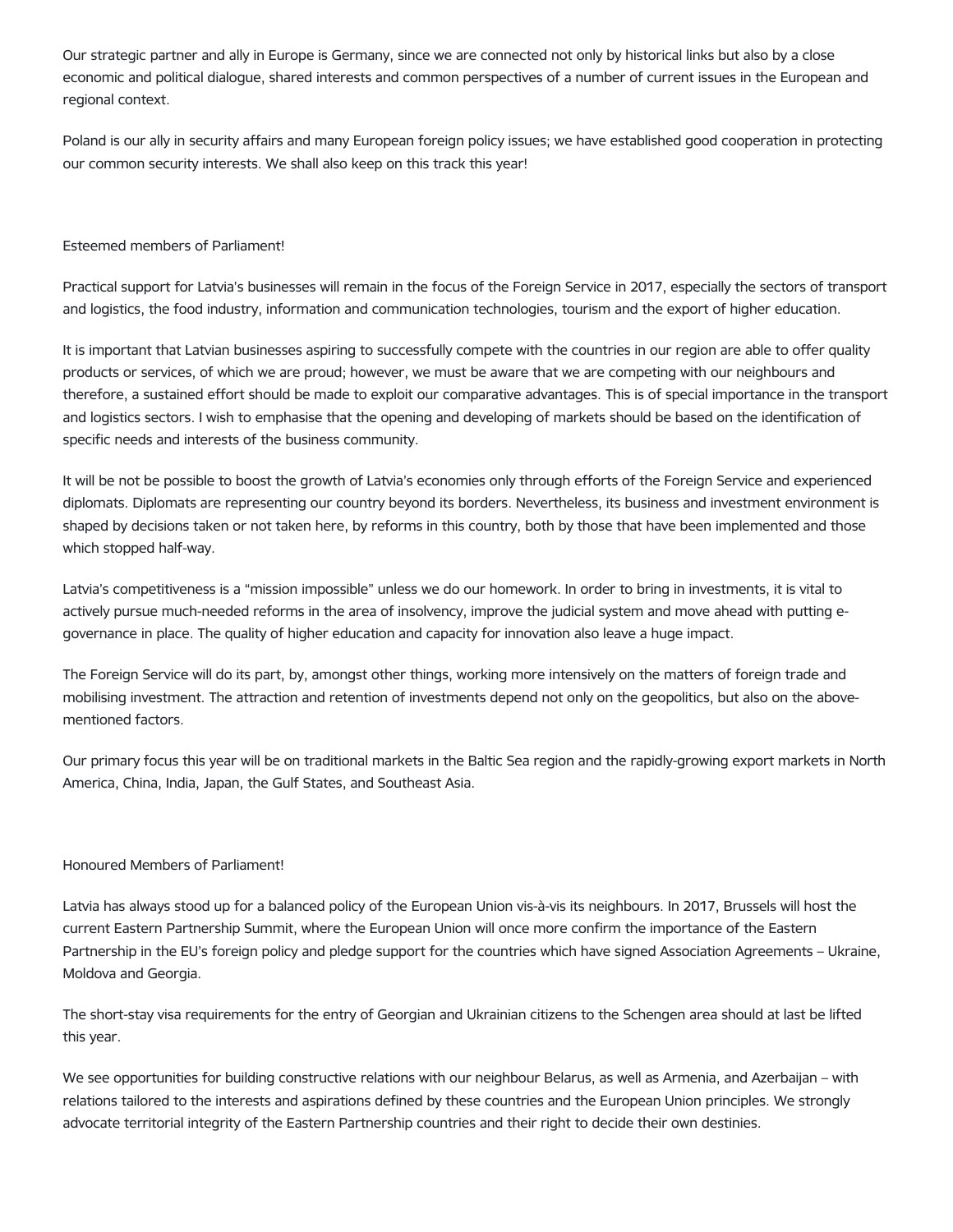### Ladies and Gentlemen!

Russia is, and will remain our neighbour. We will not succeed in improving our bilateral relations if in the international politics Russia continues to exercise its power in violation of the principles of international law. In this regard, we very much regret the lack of progress in the implementation of the Minsk Agreements, since it prevents resolution of conflicts in the region and hinders the further development of relations. It is essential to foster dialogue with Russia's civil society and unveil the untruths in Russia's propaganda.

Latvia will also continue working together with Russia in fields of shared interest: we have completed the border demarcation and signed financial agreements on cross-border cooperation, and we are closely cooperating in the areas of border surveillance and customs. A meeting of the Intergovernmental Commission will be convened in the near future.

### Dear Members of Parliament!

Our diaspora is found all over the world – approximately 370 thousand members of the Latvian diaspora live in more than 120 countries. People around the world form their first impressions of our country from Latvian nationals living abroad. Many in the diaspora maintain links with Latvia and have put down roots in their new host countries. Latvians abroad are actively contributing to the economic and cultural life of these countries. They are successful businessmen, working in medicine, in agriculture and in international organisations. They teach at schools and universities, excel in sports and convey the richness of their culture. Many Latvians who have left their country provide significant financial support for their families back home.

The Latvian diaspora and its organisations are a versatile and solid source of support for Latvia and support also for our national security. Strengthening the link between the Latvian state and the diaspora is of vital importance, and it is the government's job to see that this link is kept strong. I wish to thank our diaspora and all Latvian diaspora organisations for their ongoing work and activities. I call upon the diaspora to give its backing and promote Latvia's political and economic interests across the globe.

The centenary of Latvia's statehood is approaching. Whatever the distance that separates us from Latvia at any point in time, the celebrations of Latvia's centennial are hardly imaginable without our own presence and participation in those events. And each of us can bring a gift to our country – by doing tangible and practical things that make Latvia's businesses and economy more competitive and raise their profile internationally. In word and in deed, day after day, let us celebrate the one hundredth anniversary of our state – in Latvia and around the world.

### Ladies and Gentlemen!

I would like to conclude by saying that an independent state is a huge privilege and responsibility, and it requires stamina and determination to preserve that state and make it better.

Many things that appeared to us self-evident and that we took for granted are now gone.

Our era imposes a special responsibility for decisions that have impact on every individual's daily life. It is the actions and decisions of each individual, of international organisations and politicians of nation-states that will determine what kind of world we are in today, and the one that we will be living in tomorrow and in years to come.

We must bear this in mind when we make decisions on domestic and foreign policy.

Thank you for your attention!